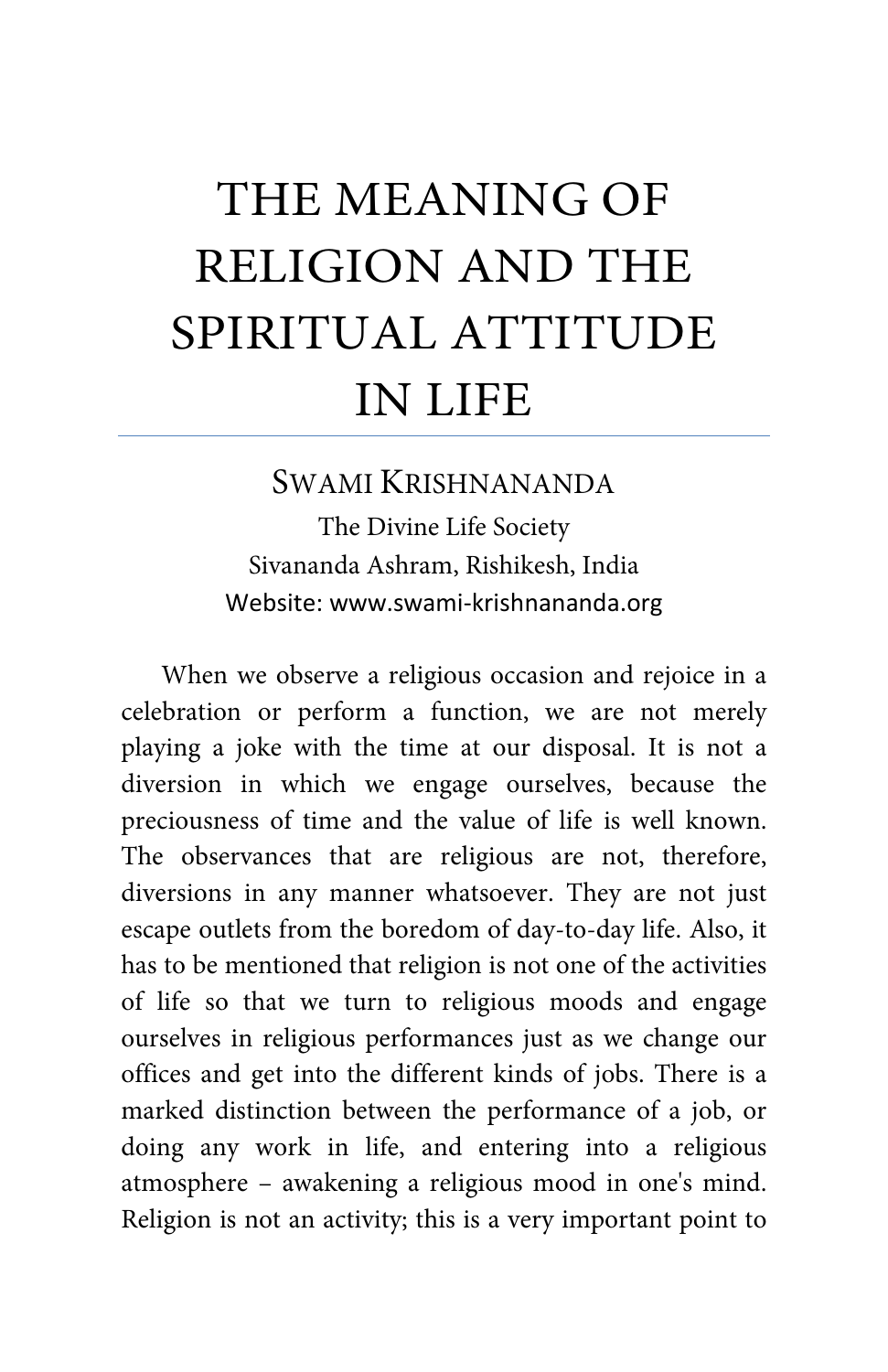remember, which may be surprising to many people. It is not something that you *do* in the sense of a secular performance of a deed in human society.

As a matter of fact, religion has nothing to do with human society. It is something personal, leading to a larger impersonality of significance which is implanted in the personality of individuals. It is an inward turning of the mind towards its source, gradually by stages, rather than an outward meandering in the social field of work and entertainment, so that the intensity of a religious achievement cannot be observed by outward activity or conduct. You cannot look at the face of a person and judge the religious value, or the intensity to which that person has reached, because it is an inner adjustment of consciousness which is privately done by each individual – himself or herself – in relation to a reality which transcends relationships. Religion is a non-relational endeavour on the part of the human mind to attain the secret of existence, and therefore, while it may commence with the immediate realities of life such as social relationship and the rituals of religion, the intention of religion is to go above; and the intention is what counts and what matters in the religious attitudes of people. Your intention, your motive – that is important. Your mood is important, and the content of your consciousness or mind at the time of your engaging yourself in a religious performance is important, and perhaps that is the only thing that is important; so that, the form of religion is different from the intention of religion.

If religion today has perhaps not come up to the level expected of it, and if we have something lacking in the various religious fields of life, this shortcoming has to be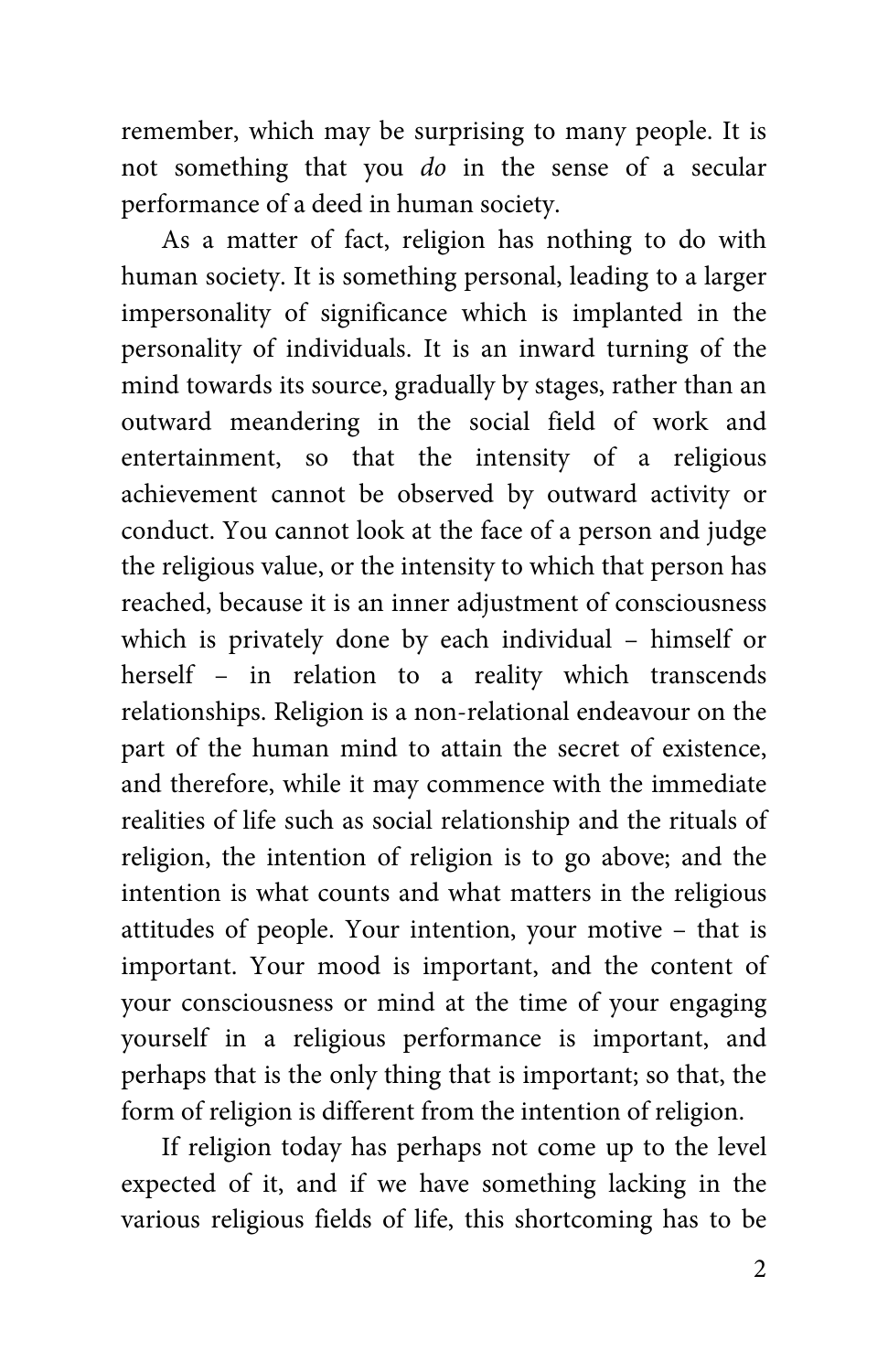attributed to an emphasis that has been laid overmuch on the formality of religion rather than the intention, the motive and the purpose or the spirit of religion. Religion is nothing but a spirit which you adopt in your life and attitude in general so that, if that is absent, religion becomes a corpse, a skeleton, without flesh and blood in it. It may have all the appearances of a living organism, but it has no life in it. So we can have lifeless religions, yet they may look like religions – just as a dead body may look like a human being, but it is not a human being because it is has lost its value, which is the spirit of existence.

It is difficult to enter into a real religious attitude in life because the mind of the human being is caught up in certain prejudices and subtle longings which hanker after satisfaction even when the initial enthusiasm is religious. We do not entirely become religious even when we enter a temple. We have still our secular personality with us – a kind of encrustation grown on our minds – and it is impossible to be totally religious, even inside the holy of holies. That is, our personalities cannot be shed even in the altar of God. This is a great bar to any kind of substantial achievement in the religious field.

First of all, there is a gross misconception about God himself, and every other misconception follows from it. What we call religion is nothing but our attitude to God, and if the concept of God is blunderous – there is something seriously wrong with the concept – the attitude, naturally, will have the impact of this error. And, many other corollaries follow from this basic error of wrong concept. Whether God exists or not may be a subtle question that the mind may raise within itself, and this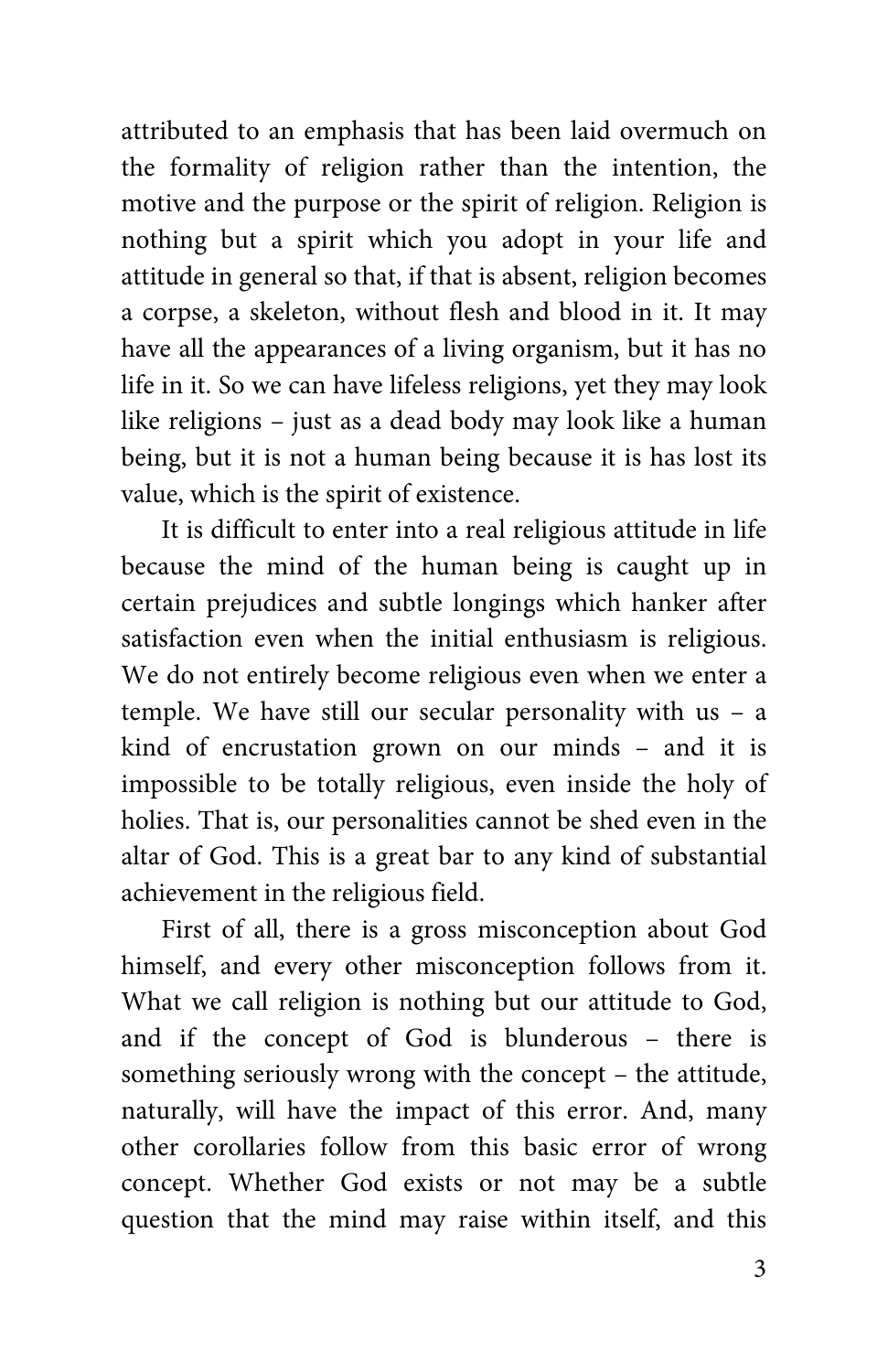question may be smothered over, stifled by the overwhelming impression produced upon the mind through contact with scriptures, saints and elders. But, our religious life is not something thrust upon us by others – not even by a saint or a scripture. It is a growth that takes place from inside, and it is a part of our being that becomes religious. As I mentioned already, it is not a relational conduct which we adopt in our life in respect of elders, saints or scriptures, etc., but a blossoming of our own personalities from within, in its inner contact with reality. So, unless the concept of reality is adequate to the purpose, the means adopted in achieving it, or attaining it, may fall short of the purpose.

The art of rousing in oneself a religious mood is essentially the crux of the whole matter. It is not merely thinking a God that is in the heavens, or an image that is in a temple, or an atmosphere in a church, etc. that is religion; it is something quite different. What is the difference? Again, I have to bring your mind back to what I told you a few minutes before: it is an inward attunement of our mind with a form of reality which stands there as a counterpart of our personal life. In a way we may say that religious consciousness is that attainment by which the mind within tunes itself in harmony with its counterpart by coming in contact with which it becomes a complete whole, so that religion is the technique of becoming whole or complete in one's life; whereas every other performance is a side activity of our life which keeps us always half, or less than half, but never whole. What is the reason behind our dissatisfactions throughout the walks of life? We never feel that we are complete or whole at any time in our life. Even if we have a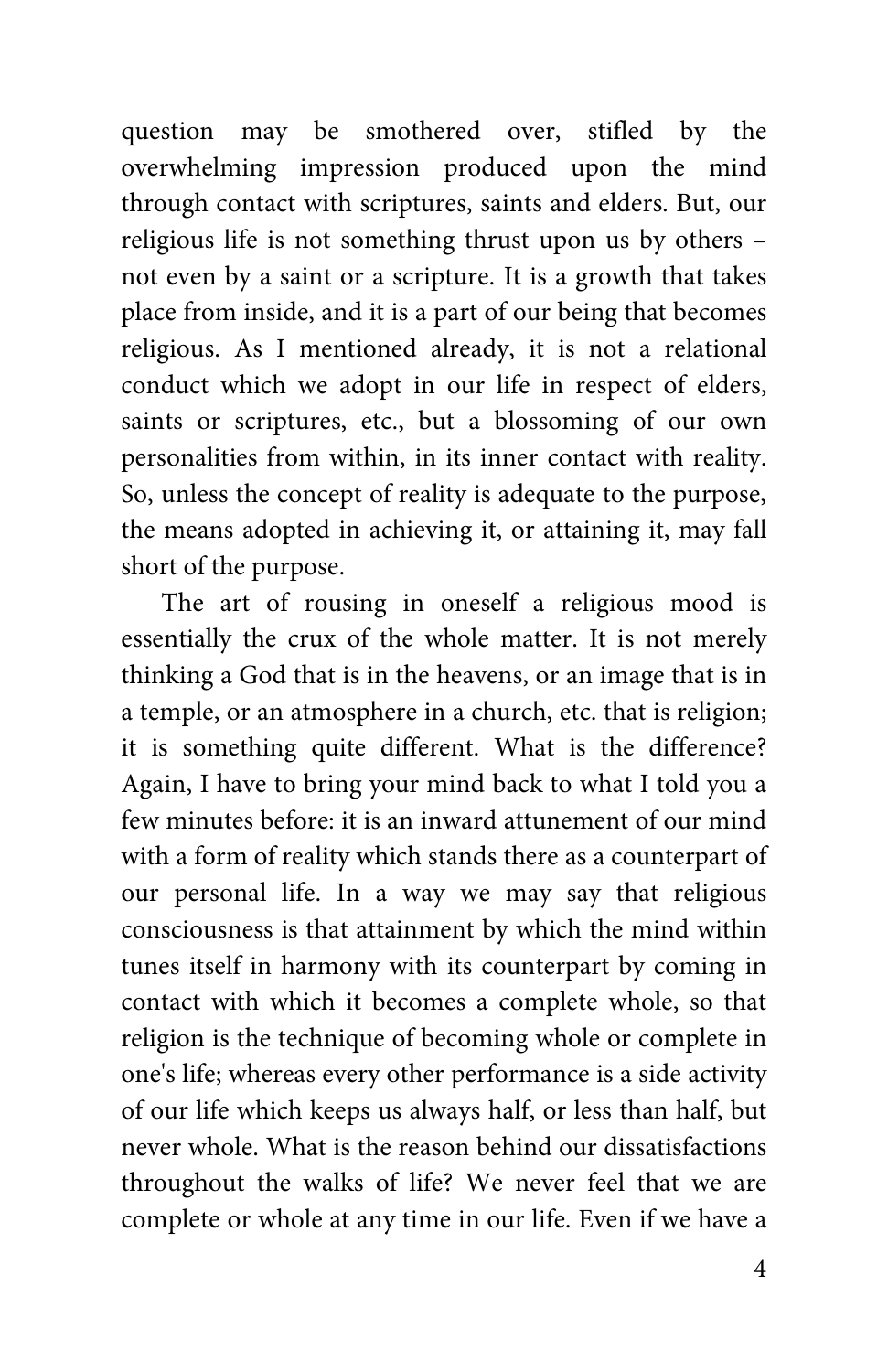large family which loves us dearly, even if we have plenty of wealth, even if we are well placed in society, we never feel that we are full or complete. We are always inadequate; there is something which is lacking in us. We have an unhappiness and sorrow when we go to bed in the night, whatever be our social status or the power that we wield or the wealth that we possess. What is this peculiarity which keeps us always unhappy? Each person should put this question to himself: "Why am I unhappy? I have got plenty of money; I have got a lot of power; I have got a large group of friends. What is it that I lack? Everything I have that worthwhile having, but I am not a complete person. I have an insecurity which is secretly eating into my vitals. What is this insecurity?" That is something inscrutable, and it is a question which religion can answer, and nobody else can answer.

The unhappiness that is at the core of our life arises not because we do not have position of external wealth, power, or social relationships, but because we have a basic disconnection of ourselves with the reality that is outside. We are fundamentally outside the realm of reality. We live in a world of appearances, and whatever wealth we accumulate is nothing but a group of appearances. Many follies put together do not make one wisdom. And so, whatever be the accumulation of material values in life, that cannot be equal to even a jot of reality in life. We can have plenty of things, and yet they can be tinsels and worthless things. This is exactly what we are having in life. It is, therefore, important to remember that social values and material ways of calculating, etc., should not be introduced into the religious atmosphere. You are not a big person in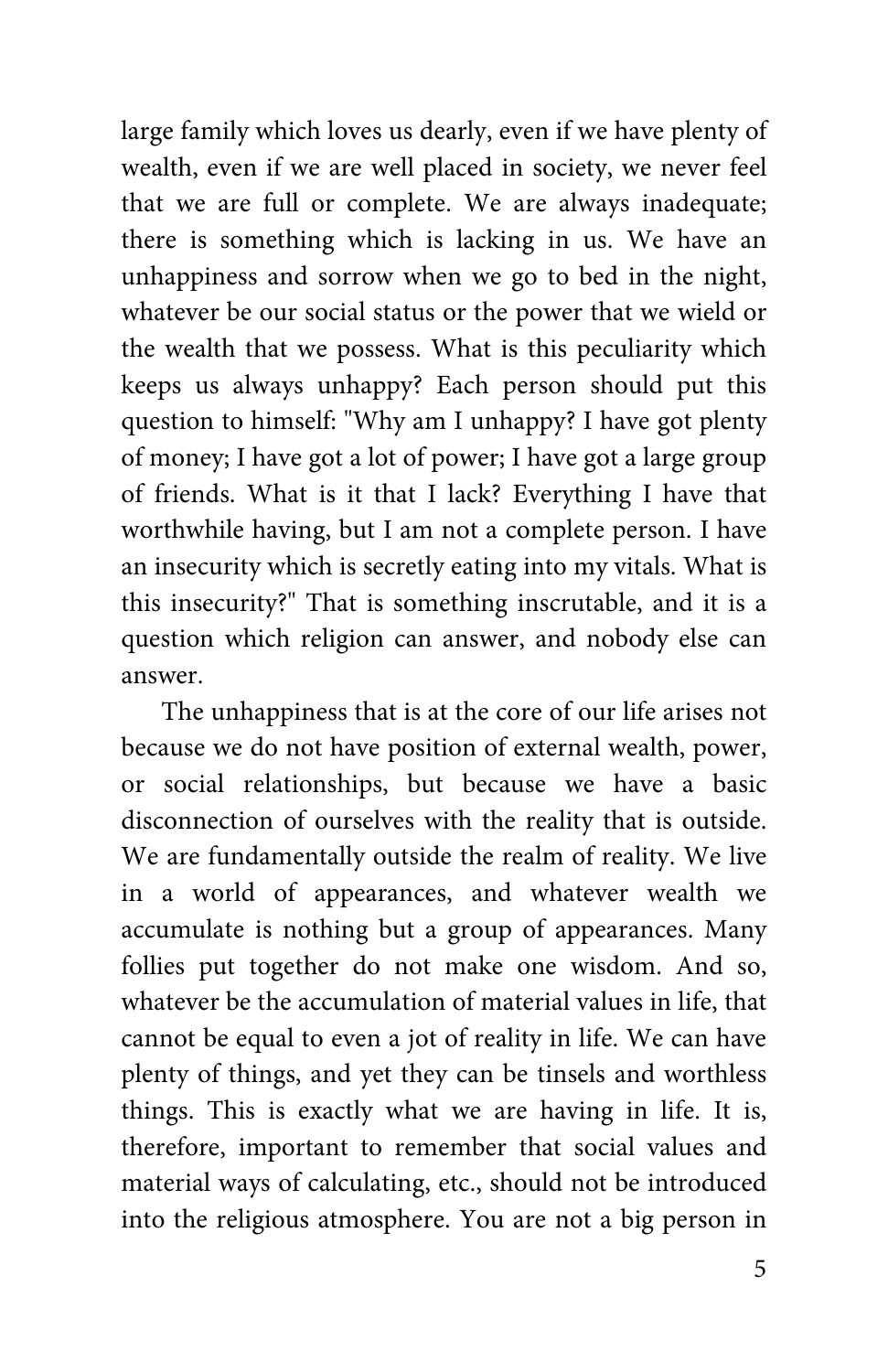religious atmosphere; there is no such thing as bigness in religion. And no social importance can be attached, so that when you go to a church, you don't go like an emperor. You are a different symbol altogether there, representing a non-social unit.

Essentially, a human being is an indivisible unit which has a non-social character; it cannot be associated with something else. It has a uniqueness of its own, a status of its own, and that is why you assert yourself in many ways in life. Self-assertion is an indication that you have a status of your own, which cannot be made good, or complimented, by anything that is outside you. Whatever be the external association, whatever be the magnitude of this association externally, this uniqueness persists. That uniqueness is the indivisibility of your being. There is something peculiar in you which you yourself cannot understand, and it is this peculiarity that asks for satisfaction in religion. It cannot be satisfied by wealth or any other thing that is available in the world. It can be satisfied only by the uniqueness of what it asks for. It is a wonder, indeed – what we really are essentially is a wonder, a miracle, a marvel.

We live a kind of life internally which is quite different from the life we live outwardly, as we all know very well. This internal life is more important to us than the external one, and the internal one sometimes comes in conflict with the external atmosphere due to uniqueness, as I mentioned. And, the conflict arises on account of the inability on our part to fulfil the needs of this uniqueness in us and paying too much attention to the external relationships – which we mistake for realities in life – as the aims of existence itself. There is a correlative, or a counterpart, to every state of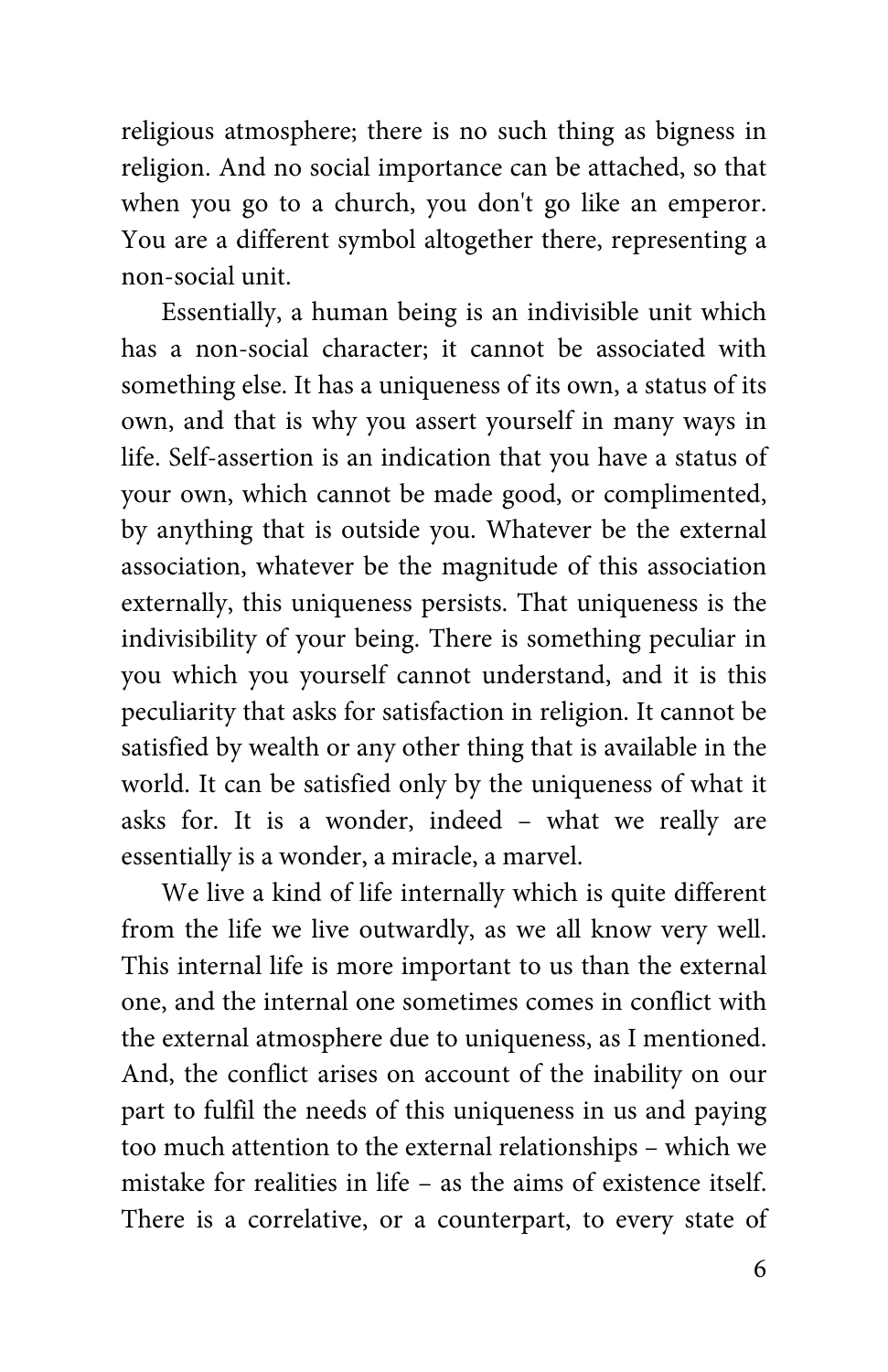mind, which is the fulfilment of the mind. This alone can complement the mind and supplement the mind's needs, and to discover that a particular counterpart of our need is the secret of life, or the secret of life's success. We experiment in different things – whether this is our objective or that is our objective – so we go to different things, different persons and different walks of life to find out if that is the thing that will satisfy us. Nothing satisfies, because what the mind needs is not an external correlate but an inward correlate akin to its own make-up and character, which is essentially indivisible, unique and fundamental in its nature.

There is, at the bottom of things, a fundamentality akin to that which is in own nature, and this uniqueness can be seen in everyone and everything – even in an atom. There is some peculiar differentia that can be discovered even in the minutest of things in the world, which cannot be defined by relationship with others. It defies all kind of definition. With *that* it is that we wish to come in contact. That uniqueness is sometimes called the Selfhood of things – the *atmatva*, in Sanskrit literature particularly. You must have heard the word *atman* or Self, etc. These terms designate a particular uniqueness of indivisibility of being in everyone and everything which seeks for fulfilment in a committee of harmony. That is the inward secret of religious aspiration: a self asking for a Self, the *jivatman* asking for the *paramatman* – we may like to put it in that manner – and not a Mr. So-and-so or Mrs. So-and-so asking for something in the world. That is not religion.

Again, it is essential to remember that we come to brass tacks and take this question very seriously if our life is to be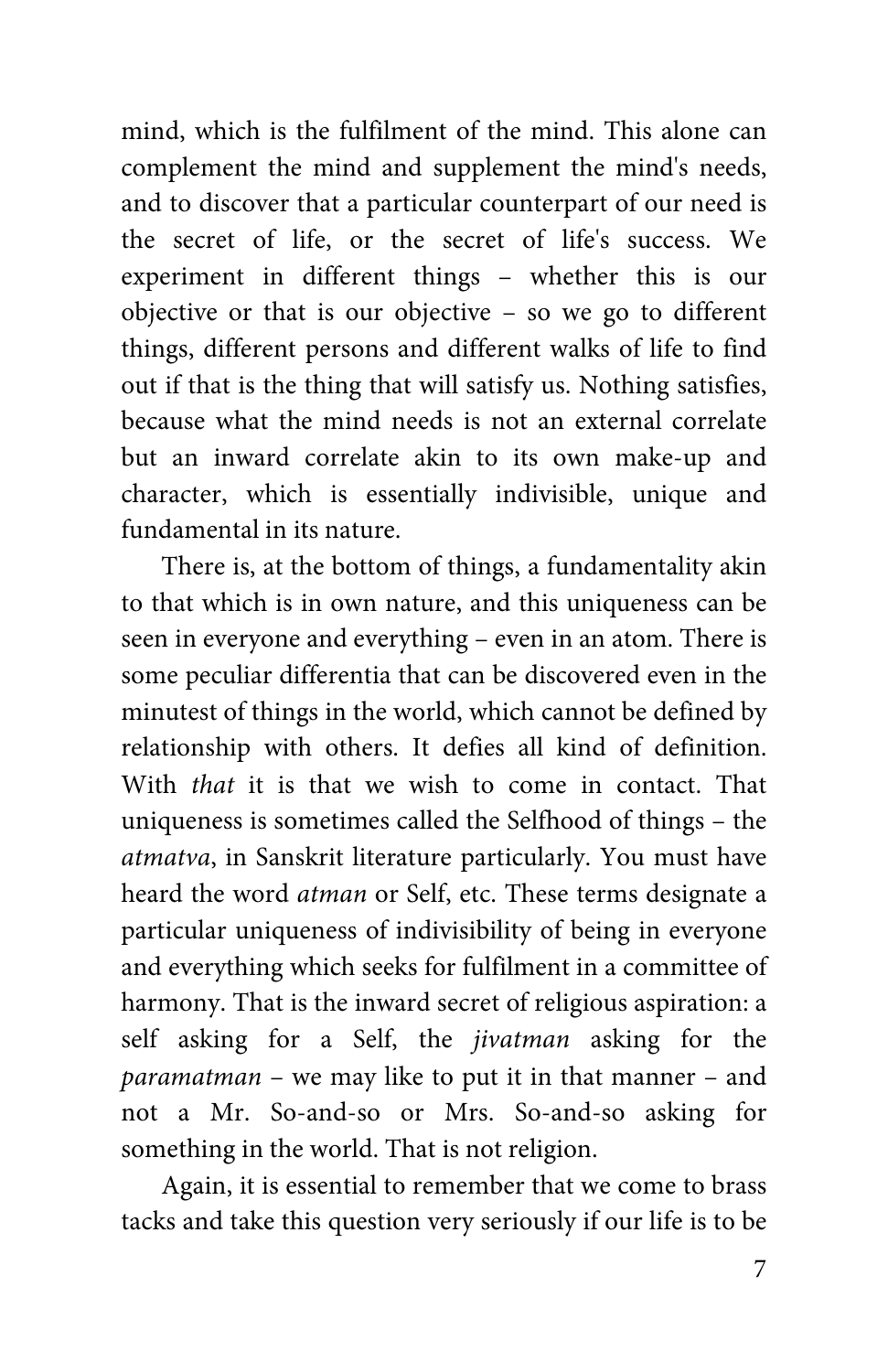taken seriously at all. We are not merely to trifle with our life, because what we call life, as it is visible to our eyes, is a phantom – it passes quickly. We are unnecessarily clinging to a form of existence which we call life; a physical existence, a bodily life or a social life, etc. which is here today, and tomorrow is not. It is a thing which we know very well, and yet we cannot appreciate the significance of this occurrence in life. We cling to the forms in spite of the observation that forms do not persist. They always pass away, and can pass away at any moment; this includes our own bodily form. Yet, we seem to be interested only in pampering the needs of the physical form and physical relationships of life, which is a muddle in our social and mental life.

This is to be rectified by a proper resort to what we may call true religion, which is the contemplation of the values which are meaningful to what we are basically, essentially and privately. For instance, when you are thrown into the wilderness with nobody around you, no friends to look at your face, you are cast into the winds – just imagine for a moment that you have nothing with you, not even a rag of cloth on your body, which a situation in which anyone can find oneself any day – when you have nothing around you, not one human being around you, when everything is gone and you are disposed of all things, what would be your need at that time? Your learning is not going to come help you because it is nothing; your degrees of university will mean nothing at that time. A gross question can be posed: suppose you are faced by a lion or a tiger in a jungle – you are alone in the thick of a jungle in the night and a hoard of lions attacks you from all sides – what is it that can protect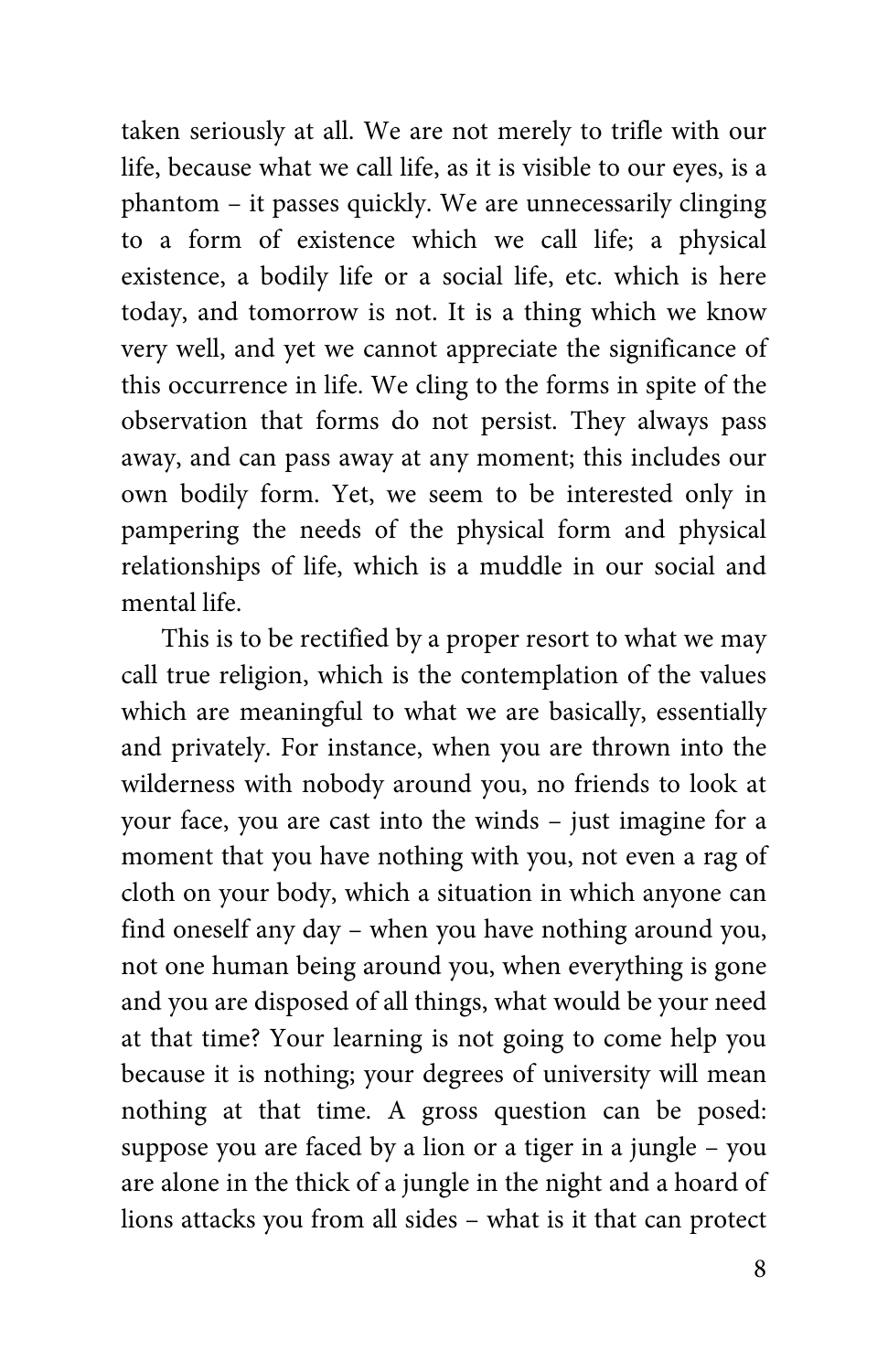you? Your learning? Your education? Your degrees? Your money? Nothing! You are helpless to the core. So there can be things in life which can put you out of gear at once, in spite of the position of all things that you usually think as very valuable. I am only giving a very extreme example of lions attacking you, but there can be people attacking people. And, you should not be under the misconception that people are all friends in the world. It is not true. The people in society are not friends. They are friends only conditionally. Every relationship, every friendship, is conditional. That is, it exists as long as certain conditions are fulfilled. You know very well what I mean. Every relationship of 'A' with 'B', 'B' with 'C', etc. – what you may call social relationship – even the dearest and the nearest and the strongest relationship is conditional. If certain conditions necessary for the maintenance of this relationship are not fulfilled, the relationship will break at one stroke and what you call relationship will not be there. You will stand alone as you were born from the mother's womb.

We are not to invite such situations by being too foolish in our attitudes to things. We must be on guard at all times and be conscious of the ultimate aim of our life, which is something which escapes our notice every day but yet beckons us secretly, on account of which we are restless at all times and yet hopeful at every moment. Restlessness and hope for the future are two characters of a peculiarity in human nature. Nothing can satisfy us; we are always restless. That is one fact of life. But, we always hope for a better thing tomorrow. This is another peculiarity in us. "It will not be so bad tomorrow as it is today – tomorrow will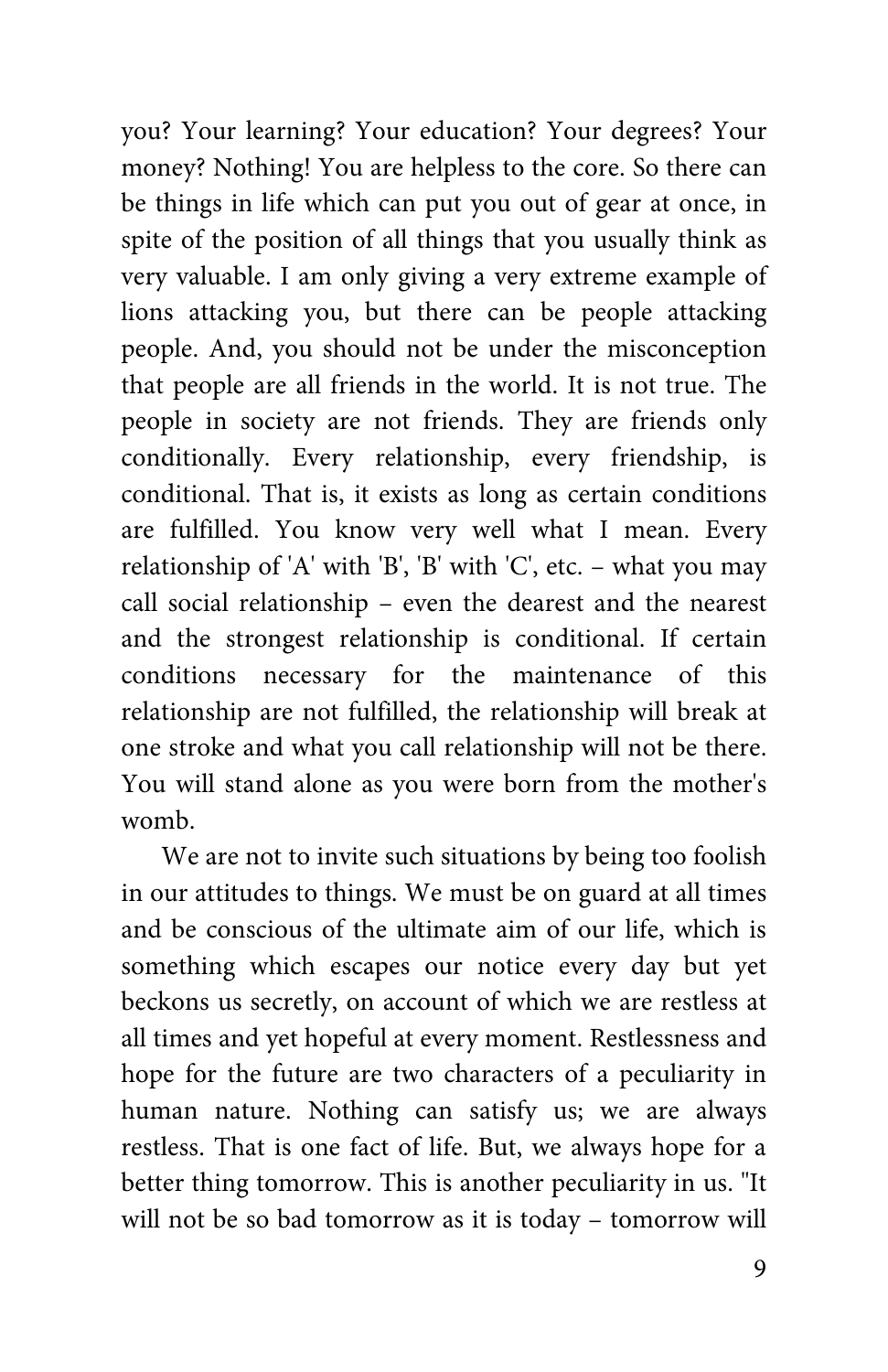be better, things will be better." Who told you that things will be better tomorrow? There is something in you which says that, after all, the end of things cannot be chaos; there should be perfection. That perfection within you is the element that seeks religious achievement and religious attainment. That is the symbol from which you can reach out to the 'God of religion' who is, as I mentioned to you, the counterpart of what you lack in your fundamental nature. The counterpart of what you lack does not mean the wealth of the world, or the social relationship of the world, but what you are essentially. The spiritual unit that you are seeks for a perfection and fulfillment which can be effected only by that which is akin in its nature to itself in the outer world.

Thus in religion the spirit within summons the spirit without, and it becomes an endevour which is wholly spiritual. We can't ultimately distinguish between religion and spirituality. Spirituality is the basic character and religion is the outward mode of it, the form which it takes. A non-temporal asking by the spirit of man is the religious aspiration of man. It is not an asking for anything that is temporal. Thus it requires self-control, self-restraint, control of the senses and the mind, which are all clamorous about fulfillment of things, fulfillment of desires with respect of their own objects outside. The clamour of the senses of the mind has to be subdued so that the voice of the spirit can be heard from within. As it has sometimes been said, religion is what you do when you are absolutely alone – that is your religion. Religion is not what you do in the presence of other people. What you do when you are absolutely alone – that is your religion. Also it is said that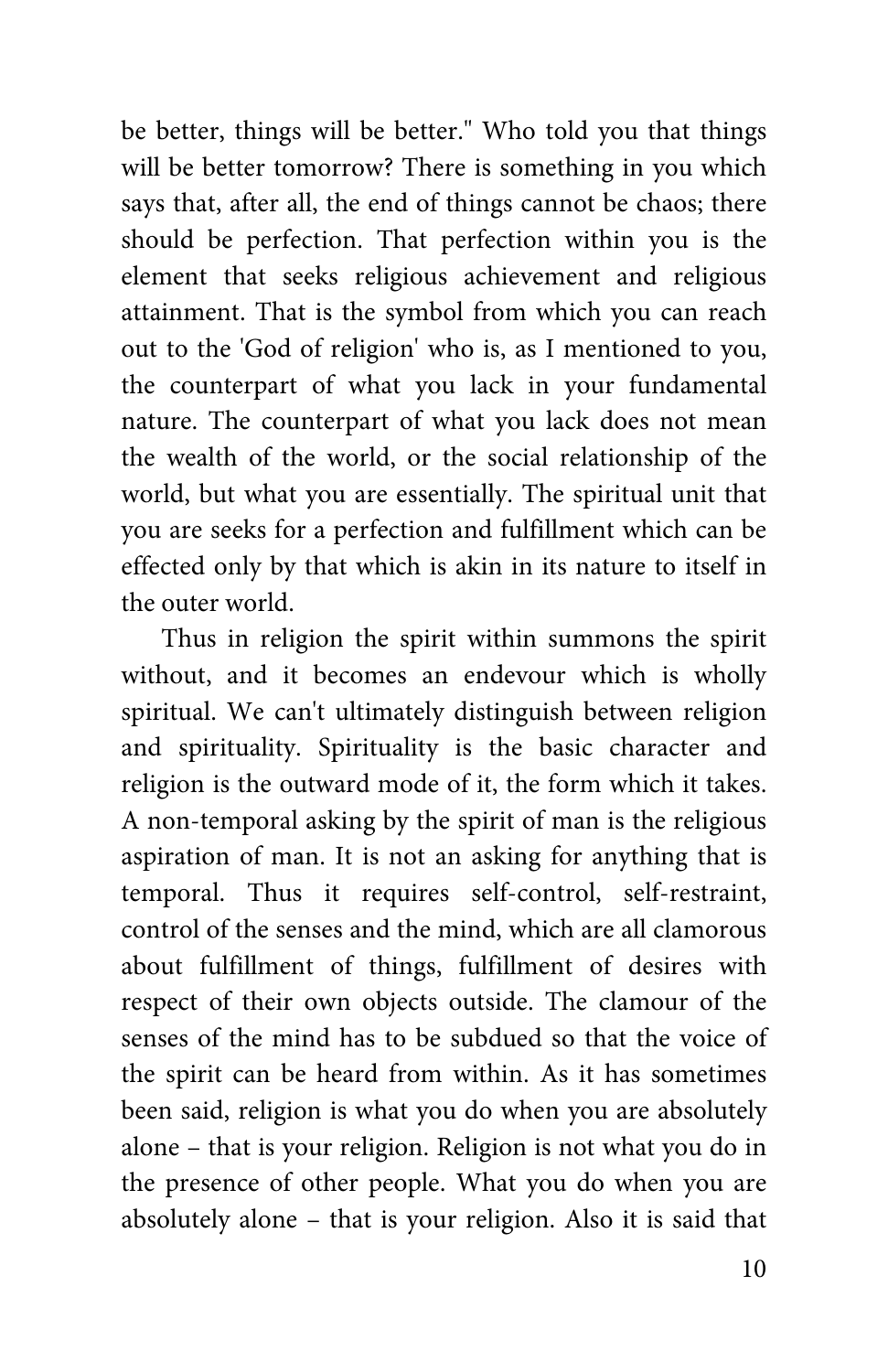religion is the adoption of an aloneness in one's life, a recognition that you are absolutely alone here, without any kind of external relationship – a fact which will be known when things reveal their true natures. You are even now alone. You have no relationships. But that there is an external relationship pampering you is a misconception in the mind. They can open up their true, real nature at any time, and you will stand alone once again, in the wilderness of things.

So the aloneness of the spirit asks for the aloneness of perfection – 'the flight of the alone to the alone', as philosophers will tell you. Alone you stand in this world! *Namutra hi sahayartham pita mata ca tisthatah. Na putradarah na jnatih dharmas tisthati kevalah* (Manu Smriti 4.238), the great codifier of law, Manu, tells us in his *smriti*. *Namutra hi sahayartham pita mata ca tisthatah*: Your mother and father will not come to help you in the other world. *Na putradarah*: Your children, your family – they are not going to help you when the hour for departing comes. What comes with you? You will go in the same way as you came to this world. You did not bring even a piece of cloth when you came, you did not bring a broken needle when you came, and when you go you will not take anything – so how is it that you have accumulated so much in the middle? The property does not belong to you. *Dharmas tisthati kevalah*: *Dharma* will come with you. What you have thought, what you have felt, what you have done – the impact of that will come with you, not anything else.

It is this awakening that is necessary before we adopt a truly religious life and become God-conscious. A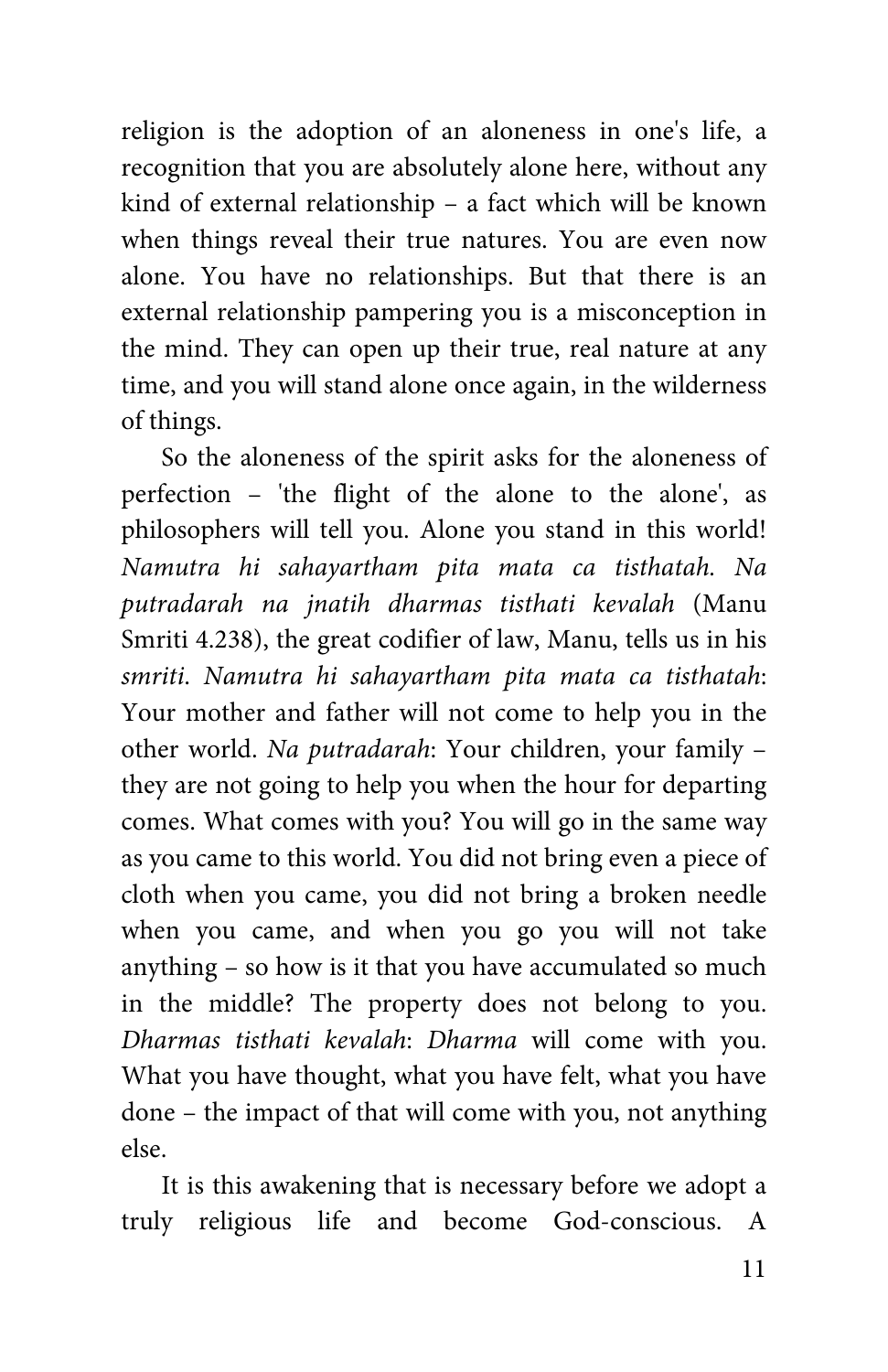psychological cleansing of the cobwebs of life is necessary before we begin to become really spiritual in our life. Spirituality is a very advanced state of affairs, and before that attainment is aspired for, it is necessary that we should prepare ourselves for this attainment – that is, the purification of the personality by freedom from desires that are temporal, transient, binding, and not helpful in the life to come. The life to come is not that which will come after fifty years or hundred years; it is a thing that can come after one minute, or even few minutes.

Therefore, an eternal vigilance on the part of the human being is called for so that we are perpetually religious. This mood of watchfulness, inwardly in the spirit, divesting ourselves of all physical associations, bodily attachments and psychological pride – freeing ourselves from all these accretions that have grown upon our true nature – we stand independent and resplendent in our own spiritual character and endeavour to commune this true spark of spirit that we are with the conflagration of spirit that is in the cosmos, which is the Supreme Being, the God of the universe. That is the aim of religion ultimate.

As Swami Shankaranandaji Maharaj mentioned just now towards the conclusion of his speech, Lord Siva is, in the religion of the Hindus, represented as a great example of religious and spiritual perfection. Detachment and attainment are the two great characteristics represented in the emblem of Lord Siva. Total relinquishment of all transient values, which is the highest form of *virakti* or *vairagya*, and an attainment which is supreme – omniscience itself – is the possession of this Great Being who wants nothing and has everything. His personality is